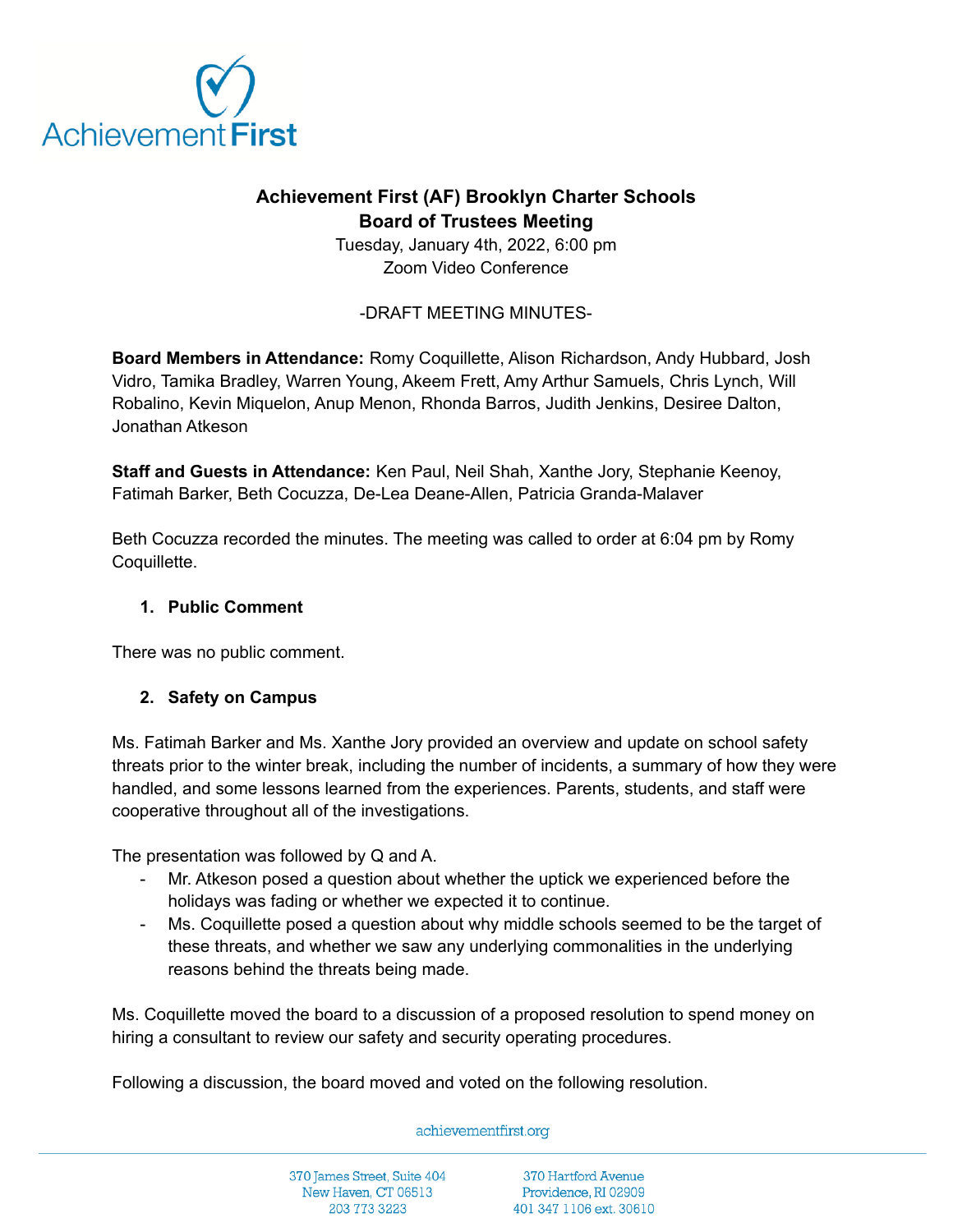

WHEREAS, there has been an increase in threats of violence against K-12 schools in recent months; and

WHEREAS, Achievement First Brooklyn Board of Directors ("AF Brooklyn") is committed to ensuring the safety of all scholars, staff and other members of the school community;

RESOLVED, the AF Brooklyn hereby authorizes Achievement First, Inc. ("Achievement First") to hire an independent consultant for an amount not to exceed [20K] to review and recommend changes, as necessary, to current emergency preparedness and operations policies, procedures and practices relating to school safety; and

BE IT FURTHER RESOLVED, Achievement First and its designee are, jointly and severally, authorized and directed, in the name of AF Brooklyn, to take any and all action needed to effectuate the foregoing resolution.

Moved by Jonathan Atkeson Seconded by Warren Young All in favor

Ms. Coquillette noted that there is a regular board meeting at the end of the month, and committed to providing an update at that time

### **3. COVID 19 Update**

Ms. Romy Coquillette provided an update to the Board about the challenges of reopening schools in NYC, both in the DOE and in AF Schools.

Ms. Fatimah Barker provided an update on the decision for AF to start virtually this week, as well as the planning that is underway to achieve the goal of bringing students back in person on January 10.

Ms. Dalton asked a question about what the protocol would be that would reverse the decision to go back on the 10th.

Mr. Miquelon posed a question about how we were handling technological or access issues that students might be facing and attendance issues.

achievementfirst.org

370 James Street, Suite 404 New Haven, CT 06513 203 773 3223

370 Hartford Avenue Providence, RI 02909 401 347 1106 ext. 30610